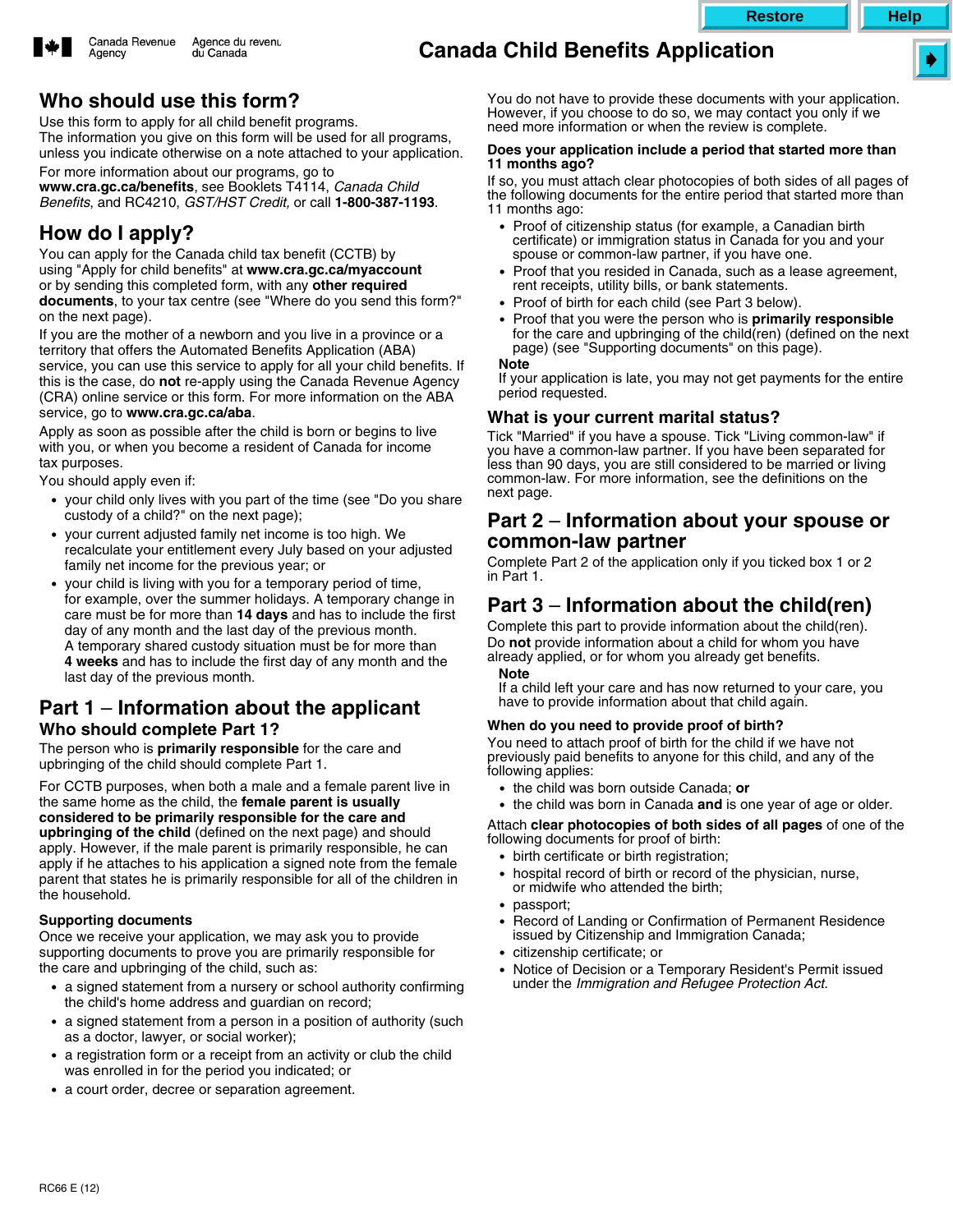#### **Do you share custody of a child?**

A child may live with two different individuals in separate residences on a more or less equal basis. For example:

- the child lives with one parent four days a week and the other parent three days a week;
- $\bullet$  the child lives with one parent one week and the other parent the following week; or
- any other regular cycle of alternation.

In these cases, both individuals may be considered primarily responsible for the child's care and upbringing when the child lives with them. If this is the case, each individual will get 50% of the payment he or she would have received if the child lived with him or her all of the time.

If you have just entered into a shared custody situation and you already get the CCTB for your child(ren), send us a letter explaining the shared custody situation and we will recalculate your CCTB payments accordingly.

If you have just entered into a shared custody situation and you do **not** get the CCTB for your child(ren), you have to apply for the CCTB by using "Apply for child benefits" at **www.cra.gc.ca/myaccount** or by sending us this completed form.

## **Part 4** – **Change of recipient**

Complete this part if the child(ren) had been living with another individual or were maintained by an agency.

## **Part 5** – **Certification**

You have to sign and complete this part. If you completed Part 2, your spouse or common-law partner also has to sign and complete this part.

## **Direct deposit**

You can have your payments deposited directly into your account at a financial institution in Canada. To get this service or change your banking information, go to **www.cra.gc.ca/myaccount** or attach a completed Form T1-DD(1), *Direct Deposit Request – Individuals*, to this form.

## **Child and family benefits online calculator**

You can use our online calculator to get an estimate of your child benefits by going to **www.cra.gc.ca/benefits-calculator**.

### **Definitions**

**Common-law partner** – This applies to a person who is **not your spouse**, with whom you are living in a conjugal relationship, and to whom at least **one** of the following situations applies. He or she:

- a) has been living with you in a conjugal relationship for at least 12 continuous months;
- b) is the parent of your child by birth or adoption; or
- c) has custody and control of your child (or had custody and control immediately before the child turned 19 years of age) and your child is wholly dependent on that person for support.

In addition, an individual immediately becomes your common-law partner if you previously lived together in a conjugal relationship for at least 12 continuous months and you have resumed living together in such a relationship. Under proposed changes, this condition will no longer exist. The effect of this proposed change is that a person (other than a person described in b) or c) above) will be your common-law partner only after your **current** relationship with that person has lasted at least 12 continuous months. This proposed change will apply to 2001 and later years.

Reference to "12 continuous months" in this definition includes any period that you were separated for less than 90 days because of a breakdown in the relationship.

**Primarily responsible for the care and upbringing of a child –** This means that you are responsible for such things as supervising the child's daily activities and needs, making sure the child's medical needs are met, and arranging for child care when necessary. If there is a female parent who lives with the child, we usually consider her

#### to be this person. **Note**

You may not be considered primarily responsible for the care and upbringing of the child if the child is legally, physically, or financially maintained by a child welfare agency. For more information, follow the "Children's Special Allowances (CSA)" link at **www.cra.gc.ca/benefits** and select "CSA fact sheet" or call **1-800-387-1193**.

**Separated** – You are separated when you start living separate and apart from your spouse or common-law partner because of a breakdown in the relationship for a period of **at least 90 days** and you have not reconciled.

Once you have been separated for 90 days (because of a breakdown in the relationship), the effective day of your separated status is the day you started living separate and apart.

**Spouse** – This applies only to a person to whom you are legally married.

## **For more information**

For more information, go to **www.cra.gc.ca/benefits** or call **1-800-387-1193**.

To get our forms and publications, go to **www.cra.gc.ca/forms** or call **1-800-959-2221**.

## **Where do you send this form?**

Send this completed form (or your letter) to the tax centre that serves your area. Use the chart below to find out the address.

| If your tax services office is<br>located in:                                                                                 | Send your correspondence<br>to the following address:                               |
|-------------------------------------------------------------------------------------------------------------------------------|-------------------------------------------------------------------------------------|
| British Columbia, Regina, or Yukon                                                                                            | <b>Surrey Tax Centre</b><br>9755 King George Boulevard<br>Surrey BC V3T 5E1         |
| Alberta, London, Manitoba,<br>Northwest Territories, Saskatoon,<br>Thunder Bay, or Windsor                                    | <b>Winnipeg Tax Centre</b><br>PO Box 14005, Station Main<br>Winnipeg MB R3C 0E3     |
| Barrie, Sudbury (the area of<br>Sudbury/Nickel Belt only),<br>Toronto Centre, Toronto East,<br>Toronto North, or Toronto West | <b>Sudbury Tax Centre</b><br>1050 Notre Dame Avenue<br>Sudbury ON P3A 5C1           |
| Laval, Montréal, Nunavut, Ottawa,<br>Rouyn-Noranda, Sherbrooke,<br>or Sudbury (other than the<br>Sudbury/Nickel Belt area)    | Shawinigan-Sud Tax Centre<br>PO Box 3000, Station Main<br>Shawinigan-Sud QC G9N 7S6 |
| Chicoutimi, Montérégie-Rive-Sud,<br>Outaouais, Québec, Rimouski, or<br>Trois-Rivières                                         | Jonquière Tax Centre<br>PO Box 1900, Station LCD<br>Jonquière QC G7S 5J1            |
| Kingston, New Brunswick,<br>Newfoundland and Labrador,<br>Nova Scotia, Peterborough,<br>or St. Catharines                     | St. John's Tax Centre<br>PO Box 12071, Station A<br>St. John's NL A1B 3Z1           |
| Belleville, Hamilton, Kitchener/<br>Waterloo, or Prince Edward Island                                                         | Summerside Tax Centre<br>102 - 275 Pope Road<br>Summerside PE C1N 5Z7               |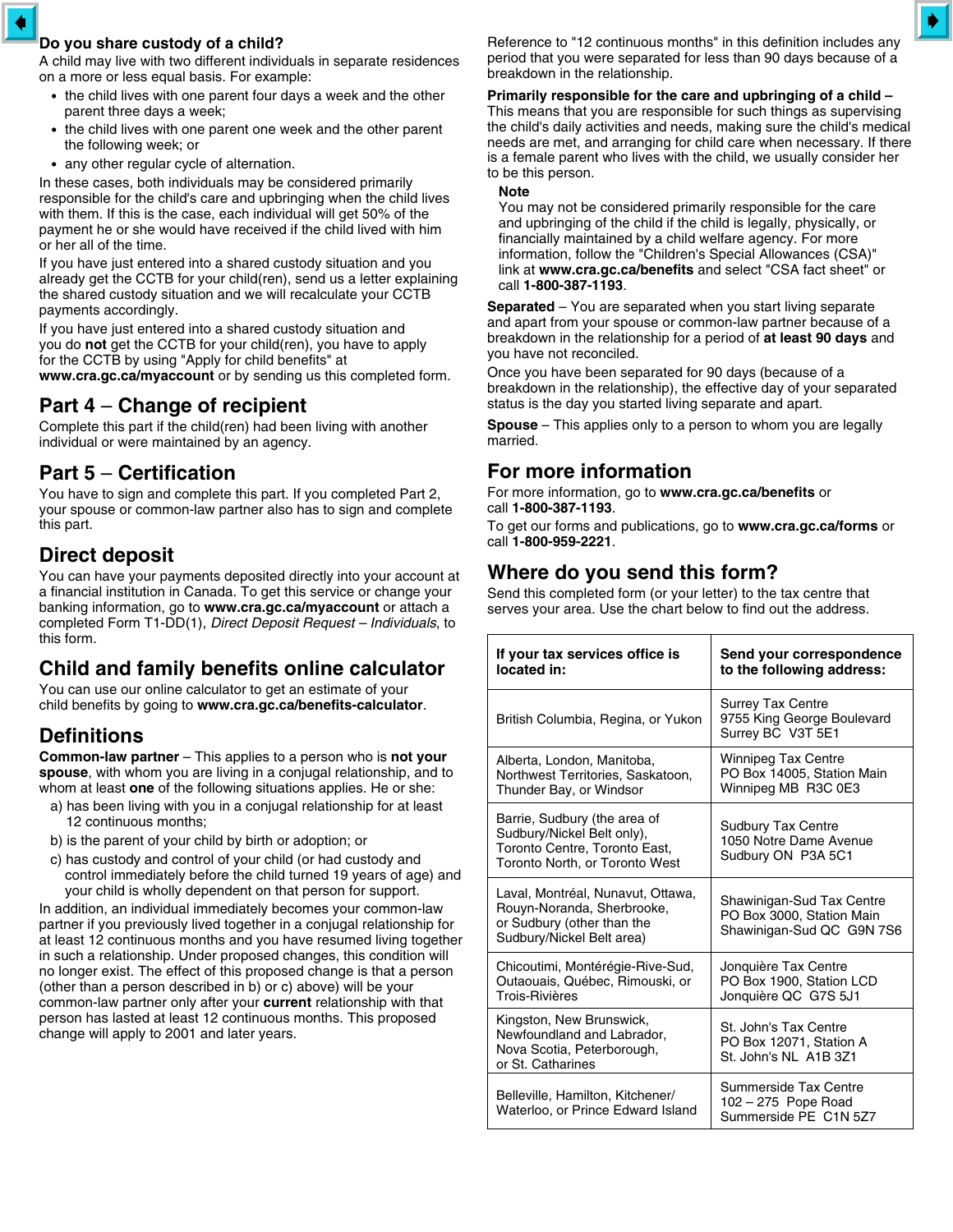

Agency

# **CANADA CHILD BENEFITS APPLICATION**

Use this form to apply for all child benefit programs. Send it, and any other required documents, to your tax centre (see "Where do you send this form?" on the attached information sheet).

#### **Complete the parts that apply to you (please print).**

| Part 1 – Information about the applicant                                                                                                                                                                                                                                                                                                                                                 |                        |         |                                                                                                                                                       |                          |  |
|------------------------------------------------------------------------------------------------------------------------------------------------------------------------------------------------------------------------------------------------------------------------------------------------------------------------------------------------------------------------------------------|------------------------|---------|-------------------------------------------------------------------------------------------------------------------------------------------------------|--------------------------|--|
| When both a male and a female parent live in the same home, we usually consider the female parent to be the applicant.                                                                                                                                                                                                                                                                   |                        |         |                                                                                                                                                       |                          |  |
| First name and initial                                                                                                                                                                                                                                                                                                                                                                   | Last name              |         | Social insurance number                                                                                                                               |                          |  |
|                                                                                                                                                                                                                                                                                                                                                                                          |                        |         |                                                                                                                                                       |                          |  |
| Last name at birth (if different from above)                                                                                                                                                                                                                                                                                                                                             |                        |         |                                                                                                                                                       | Female<br>Male           |  |
| Date of birth:                                                                                                                                                                                                                                                                                                                                                                           | Year<br>Month          | Day     | Your language of correspondence:<br>Votre langue de correspondance :                                                                                  | Français<br>English      |  |
| Mailing address (Apt No - Street No Street name, PO Box, RR)                                                                                                                                                                                                                                                                                                                             |                        |         |                                                                                                                                                       |                          |  |
| City                                                                                                                                                                                                                                                                                                                                                                                     |                        |         | Province or territory                                                                                                                                 | Postal code              |  |
| Home address (if different from mailing address) (Apt No - Street No Street name, RR)                                                                                                                                                                                                                                                                                                    |                        |         |                                                                                                                                                       |                          |  |
| City                                                                                                                                                                                                                                                                                                                                                                                     |                        |         | Province or territory                                                                                                                                 | Postal code              |  |
| Home telephone number                                                                                                                                                                                                                                                                                                                                                                    |                        |         | Work telephone number                                                                                                                                 |                          |  |
| If you moved from a different province or territory, enter the previous province or territory:                                                                                                                                                                                                                                                                                           |                        |         |                                                                                                                                                       |                          |  |
| If you moved to the province or territory within the last 12 months, enter the date you moved:                                                                                                                                                                                                                                                                                           |                        |         |                                                                                                                                                       | Year<br>Month<br>Day     |  |
| Does your application include a period that started more than 11 months ago?<br>If yes, see the first page of the attached information sheet to find out which documents you need to attach.                                                                                                                                                                                             |                        |         |                                                                                                                                                       | Yes<br>No                |  |
| Have you been a Canadian citizen for the last 12 months?<br>Yes<br>If no, you must attach a completed Schedule RC66SCH, Status in Canada/Statement of Income.                                                                                                                                                                                                                            |                        |         |                                                                                                                                                       | No                       |  |
| You must also attach a completed Schedule RC66SCH if you or your spouse or common-law partner:<br>• became a new resident or returned as a resident of Canada in the last 2 years; or<br>• are, as defined in the Immigration and Refugee Protection Act, a permanent resident, protected person (refugee), or temporary resident who has lived in<br>Canada for the previous 18 months. |                        |         |                                                                                                                                                       |                          |  |
|                                                                                                                                                                                                                                                                                                                                                                                          |                        |         | Tick the box that applies to your current marital status (tick only one box). For definitions, see the second page of the attached information sheet. |                          |  |
| Married<br>$\overline{2}$                                                                                                                                                                                                                                                                                                                                                                | Living common-law<br>3 | Widowed | Divorced<br>5                                                                                                                                         | Separated<br>6<br>Single |  |
| and separated on the attached information sheet to determine the date you must enter):                                                                                                                                                                                                                                                                                                   |                        |         | Enter the date your current marital status began (if you ticked box 2 or 5 above, see the definitions for common-law partner                          | Year<br>Month<br>Day     |  |
| Dart 2 - Information about your spouse or common-law partner                                                                                                                                                                                                                                                                                                                             |                        |         |                                                                                                                                                       |                          |  |

| Part 2 – Information about your spouse or common-law partner                                                                                                                        |                |      |              |                         |      |  |
|-------------------------------------------------------------------------------------------------------------------------------------------------------------------------------------|----------------|------|--------------|-------------------------|------|--|
| First name and initial                                                                                                                                                              | Last name      |      |              | Social insurance number |      |  |
|                                                                                                                                                                                     |                |      |              |                         |      |  |
| Last name at birth (if different from above)                                                                                                                                        | Date of birth: | Year | Month<br>Dav | Female                  | Male |  |
| If your spouse or common-law partner's address is different from yours, please explain:                                                                                             |                |      |              |                         |      |  |
| Has your spouse or common-law partner been a Canadian citizen for the last 12 months?<br>If no, you must attach a completed Schedule RC66SCH, Status in Canada/Statement of Income. |                |      | Yes          | No                      |      |  |

(when completed) ♦

**Canadä** 

**Do not use this area**

PROTECTED B

**Restore Help**